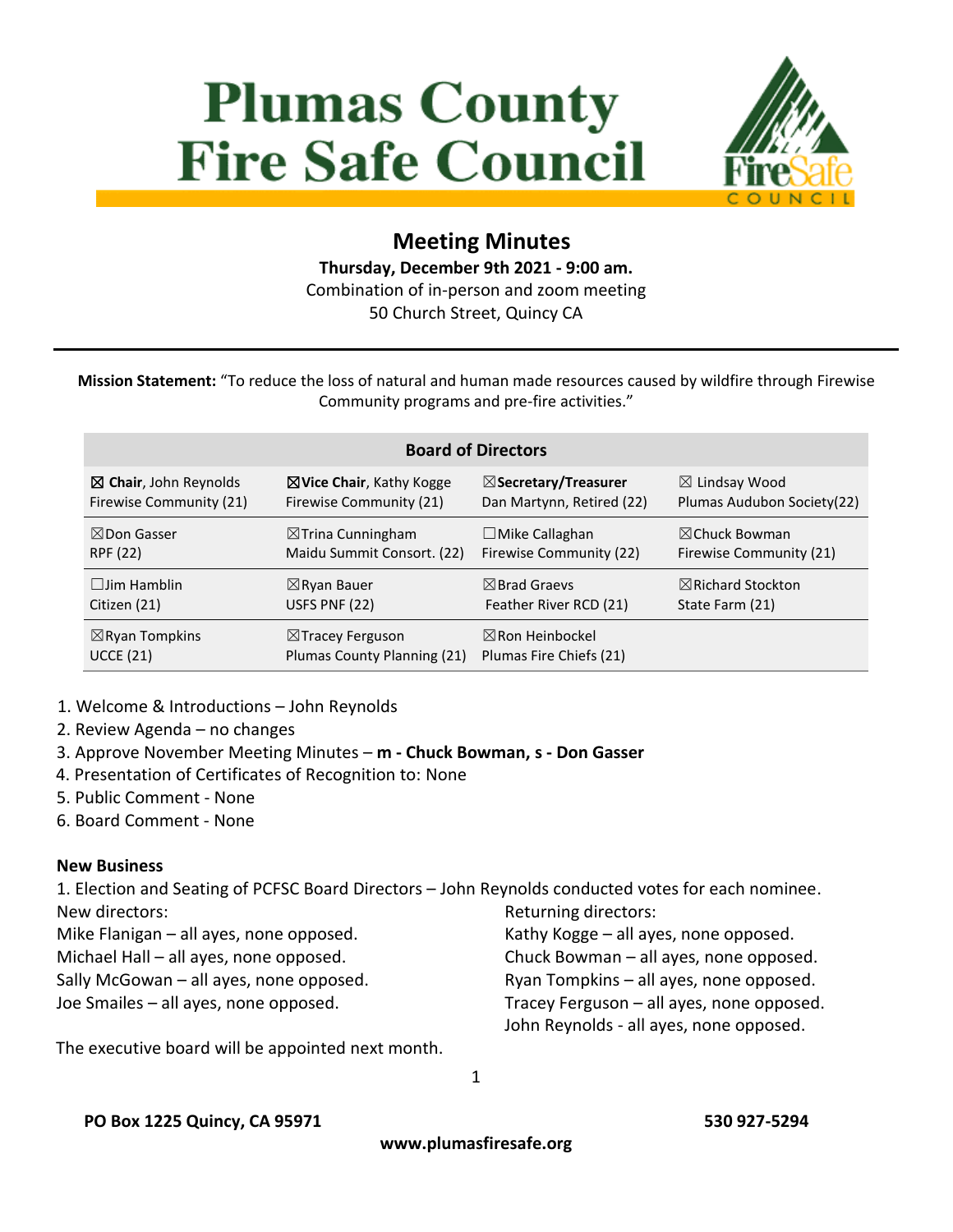2. California Fire Safe Council Conference – Beth Rouse shared that the CFSC Conference in September went well. Started with a presentation from the CEO of Perimeter Solutions, a company producing fire retardants. Next was a section on organizational outreach in communities. Most suggestions from CFSC conference organizers were "modern" forms of communicating – QR codes, social media, etc. Most of these forms of communication do not work for some of the population in Plumas County. Hardcopy letters, flyers, posters and more were suggested. Most effective form of outreach for Plumas County is utilizing Plumas News in combination with flyers, posters and Firewise. The next section focused on grants with grants specialists. Most of the information on grants was not new, but questions about the tool trailer were answered. Lastly there was a section on fire ecology and wildfire safety education in schools. PCFSC does not have a program for wildfire preparedness education in local schools – maybe something the board would like to discuss.

3. Wildfire Preparedness Day – Beth Rouse said that overall, the Wildfire Preparedness Day went well. There was no constructive feedback. The hosts said the tour was fun and engaging. The total number of visits to all locations throughout the course of the day was 79. We can assume a total of 30-35 people participated. Out of 8 locations, only one location received no visitors. One location received 20 visitors. A few requests were made to schedule another tour in May or June.

#### **Old Business**

1. PG&E Moratorium – Lindsay Wood provided an update on a petition that has been drafted. It outlines the damage PG&E has caused in California, including a list of fires started by PG&E and a map of ignitions. She summarized that 1.5 million acres of forest and 25,000 structures have burned, and 115 lives have been lost due to PG&E's equipment. She suggested that PSREC may be able to provide safer energy for Plumas County.

Bill Jacks added that PG&E is not the root of the problem, but that gross mismanagement of forests is the real issue. Ms. Wood suggested that the problem is complex and requires addressing both issues.

Mr. Reynolds suggested that the PCFSC Board and membership vote next month on joining as a signatory.

Dan Martynn asked if PSREC has the capacity to support Plumas County's needs.

Ryan Tompkins added that there is inter-connectivity between the two companies. Power from PSREC often comes from PG&E.

Dave Kinateder asked whether or not PG&E should be included as a part of the solution. He suggested it could be an opportunity for Plumas County to put pressure on PG&E for investments in local infrastructure and forest management.

Kevin Danaher asked if Plumas County receives revenue from PG&E for use of the Feather River.

Don Gasser answered that PG&E pays taxes to Plumas County and that Indian Falls should be included on the petition as an impacted community.

Mr. Reynolds suggested that the topic deserves more research.

2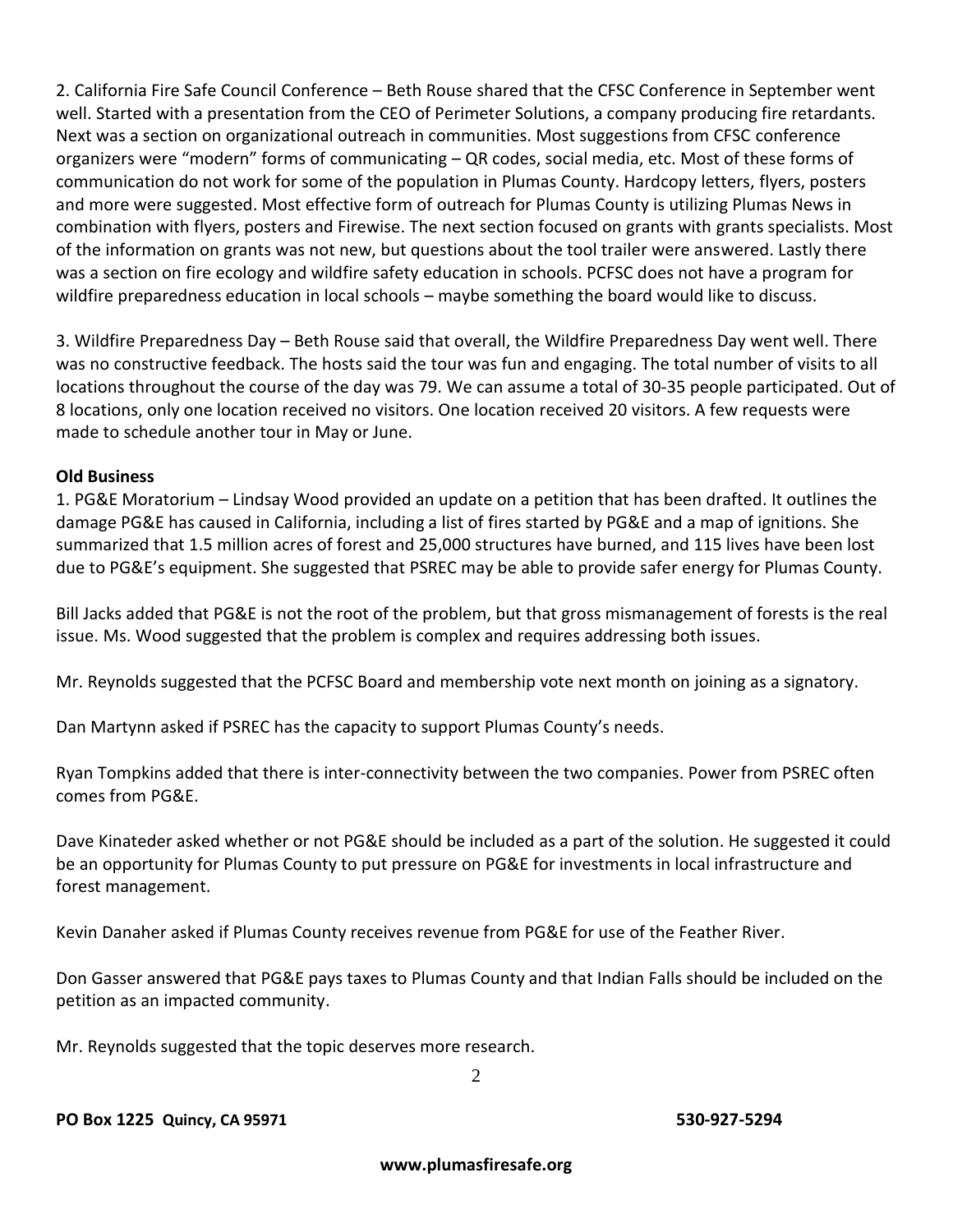2. Green waste Working Group – Hannah Hepner reported that the survey created by the Green Waste Working group has received over one hundred responses. Most residents responded that they dispose of green waste by burning. However, 58% of all respondents said that there are restrictions on open burning in their community. Most people indicated that they will not pay more than a nominal amount for disposal and will not travel more than 10 miles. Data from the survey will be presented to the Board of Supervisors. The group is looking for biomass sorting locations. A pilot model was discussed that utilizes the Quincy Waste Management transfer station.

Chief Heinbockle suggested that Gopher Hill may be a feasible location.

Tracey Ferguson asked if County Representatives have been present at these meetings. Ms. Hepner answered no, but will include any County representative that is interested.

Mr. Gasser added that SPI and Collins Pine will work with us, but do not want to take on any activities that will raise their costs.

## **Updates**

1. Standing Reports and Discussion

• CAL FIRE: Johnathan Pangburn announced that the CAL FIRE Fire Prevention grants are open and due Feb. 9<sup>th</sup>. Grant workshop on December 17<sup>th</sup> from 10-11:30 – details on website. Wildfire Resiliency Grant Program will open early 2022. CAL FIRE may be phasing out of declared fire season starting Monday, December 13<sup>th</sup> and burn permits may not be needed.

Ms. Hepner asked if the Wildfire Resiliency Grant Program was new. Mr. Pangburn answered that the program is reasonably new and is attached to the same funding that EFRT is working to secure.

Mr. Gasser asked if there were initiatives within CAL FIRE that would change the pace and scale of budget proposals. Mr. Pangburn responded that budget decisions are made at the state level, but there is push from within CAL FIRE to change the pace and scale of budget concerns.

Mr. Gasser asked if CAL FIRE will be replacing retiring employees. Mr. Pangburn answered that eventually CAL FIRE will replace those who have retired, but some CAL FIRE employees are unwilling to promote into higher positions.

Ms. Ferguson asked if the Fire Prevention grants program includes planning funds for general plan safety elements? Mr. Pangburn answered that in general, planning projects are allowed funding. CAL FIRE's intent is not to fund general plan elements.

• Feather River Resource Conservation District (RCD): Michael Hall reported that most RCD work is focused on reforestation and seedlings have been ordered. The RCD has a CalTrans mastication project scheduled along the HWY 89 corridor – the initial project was burned and they are looking for alternative areas to complete a project.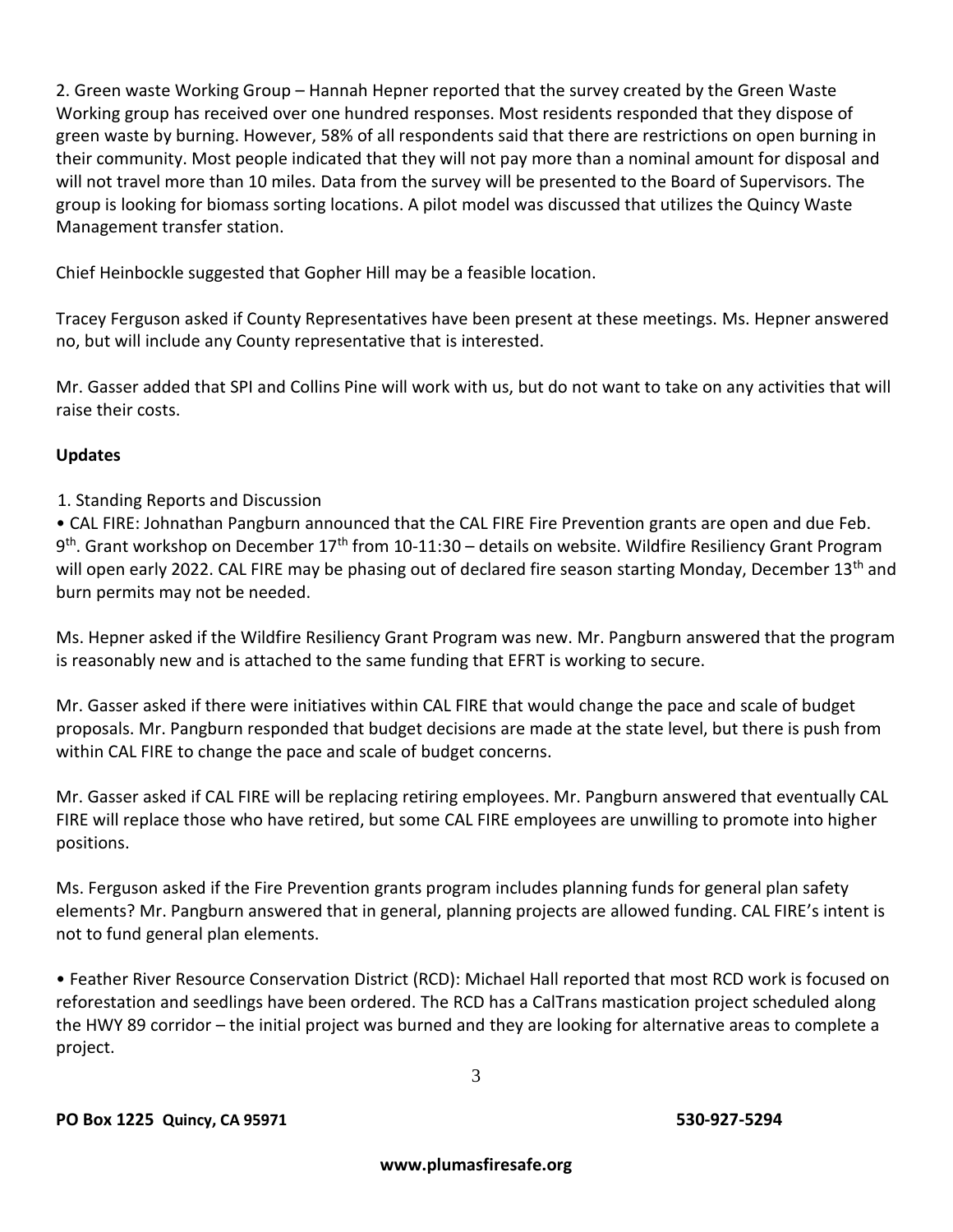Kevin Danaher asked if there was a species breakdown for the seedlings that have been ordered. Mr. Hall responded that the RCD has ordered species depending on elevation. Species include Ponderosa Pine, Douglas Fir, Sugar Pine and Cedar.

• Feather River Stewardship Coalition: Ms. Hepner announced that FRSC will meet on December 16<sup>th</sup> at 9:00am at the Mineral Building at the fairgrounds. [At the time that these minutes are approved the meeting has been moved to January 14<sup>th</sup> at the PUSD building]. The hope is for the meeting to be broadly attended. It will focus on post-fire recovery on public and private lands and assistance to private landowners.

Joe Smailes asked if communities are able to share their proposals for post-fire recovery plans. Ms. Hepner answered that yes, each stakeholder group will have 3 minutes to share updates and post-fire initiatives. This meeting is not intended for the public, but rather aimed towards stakeholders like Firewise communities.

• Firewise Communities: Beth Rouse reminded the group that the next FW Leads meeting will be on December 15<sup>th</sup> at 6pm via zoom.

Ms. Kogge reported that the Nakoma Community received FW Recognition.

Mr. Smailes shared that the last Fire Line Cooperators meeting went well and the USFS was responsive to FW suggestions.

• Industry – Timber: Camille Swezy reported that J&C is still undertaking salvage work and that power will be supplied to the new mill site this week.

- Industry Insurance: None
- Industry Utilities: None
- Natural Resource Conservation Service (NRCS): None

• Northern Sierra Air Quality Management District: Julie Hunt is the new prescribed fire program manager at the district. Julie Ruiz is no longer there. Ms. Hunt previously worked with Washoe County AQMD is often deployed on wildfires as an air quality specialist.

• Plumas Audubon Society: Ms. Wood reported that the Quincy Watershed Improvement Plan was approved by the CSD Board and environmental compliance documents are being prepared. The Genesee project was impacted by the Dixie Fire and PAS has been left with \$500,000 in grant funding to expend. The new plan for this project may include underburning and reforestation. The funds could be redirected to another project if they cannot expend the funds.

• Plumas County Fire Chiefs Association: Chief Heinbockle reported that a meeting will be planned with Plumas Fire Chiefs, USFS and BOS to discuss funding for first responders. They plan to discuss how dispatch can better operate. They are looking to CAL FIRE to financially assist rural fire departments.

Mr. Pangburn provided that CAL FIRE has a grant program that helps to fund local FDs.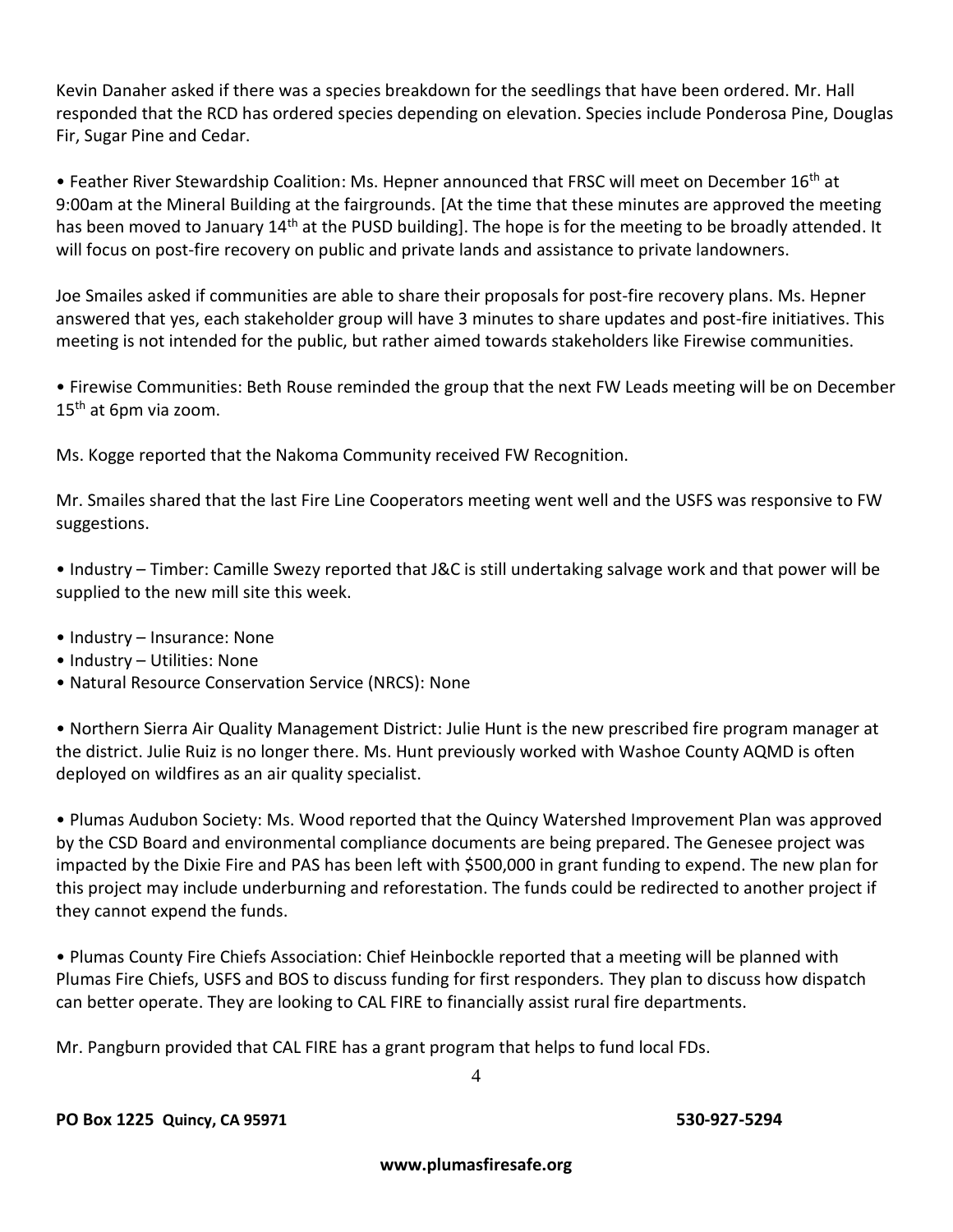• Plumas County Office of Emergency Services (OES): None

• Plumas County Planning Department: Ms. Ferguson updated the group on the California Board of Forestry Fire Safe Regulations 2021 rule making changes. A new draft will be out Jan.  $3^{rd}$  2022 along with a comment period. Plumas OES will be connected to PCFSC soon – Dixie Fire recovery efforts have taken priority. Evacuation route planning is needed for areas in Plumas County that have one road in and one road out.

Mr. Pangburn added that the CAL FIRE Fire Prevention grant is looking for projects that involve evacuation planning.

Mike McCourt explained that the most recent evacuation maps made with the CAL FIRE funding for OES for Greenhorn and other areas were very helpful to fire fighting resources and include QR codes for digital maps.

Mr. Kinateder suggested that Butterfly Valley receive an updated evacuation map.

Brad Graevs added that he has never seen "Wildfire Escape Route" signage like you see with tsunami escape routes.

Ms. Ferguson added that these evacuation maps were made under her direction alongside Sue McCourt. Evacuation maps should be made through the County's GIS department so the county can control and edit the maps.

• Plumas Underburn Cooperative: Matt West reported that TREX is on call for participants to burn in either Butte or Plumas County. TREX members have been burning piles with USFS. Planning for Chandler Road, Genesee and Buffalo Ranch underburns is underway. There is a PUC meeting following the PCFSC meeting in the School District meeting space.

- Sierra Buttes Trail Stewardship: None
- Sierra Nevada Conservancy: None

• Tree Mortality Update: Mr. Gasser reported that a stand of pines near Beskeen Lane are suffering from beetle damage.

Lindsay Wood added that research is being conducted that may help to reduce beetle attacks (fungus, sound waves).

• Tribal Representatives: Trina Cunningham reported that both the Greenville Rancheria and the Roundhouse Council Indian Education Center were lost in the Dixie Fire. MSC is working to produce a tribal evacuation plan that identifies culturally important sites including tree stands and specific species. Of the 2,800 acres MSC owns, 2,600 burned at high severity. They are looking at ways to make use of the salvage materials without chipping or masticating. Erosion is a large factor that has already damaged sacred sites and cemeteries. MSC is looking for partnerships at a higher level to perform hazard tree removal without wasting materials. They are looking at collaboration with other tribal groups to develop tribal mill sites.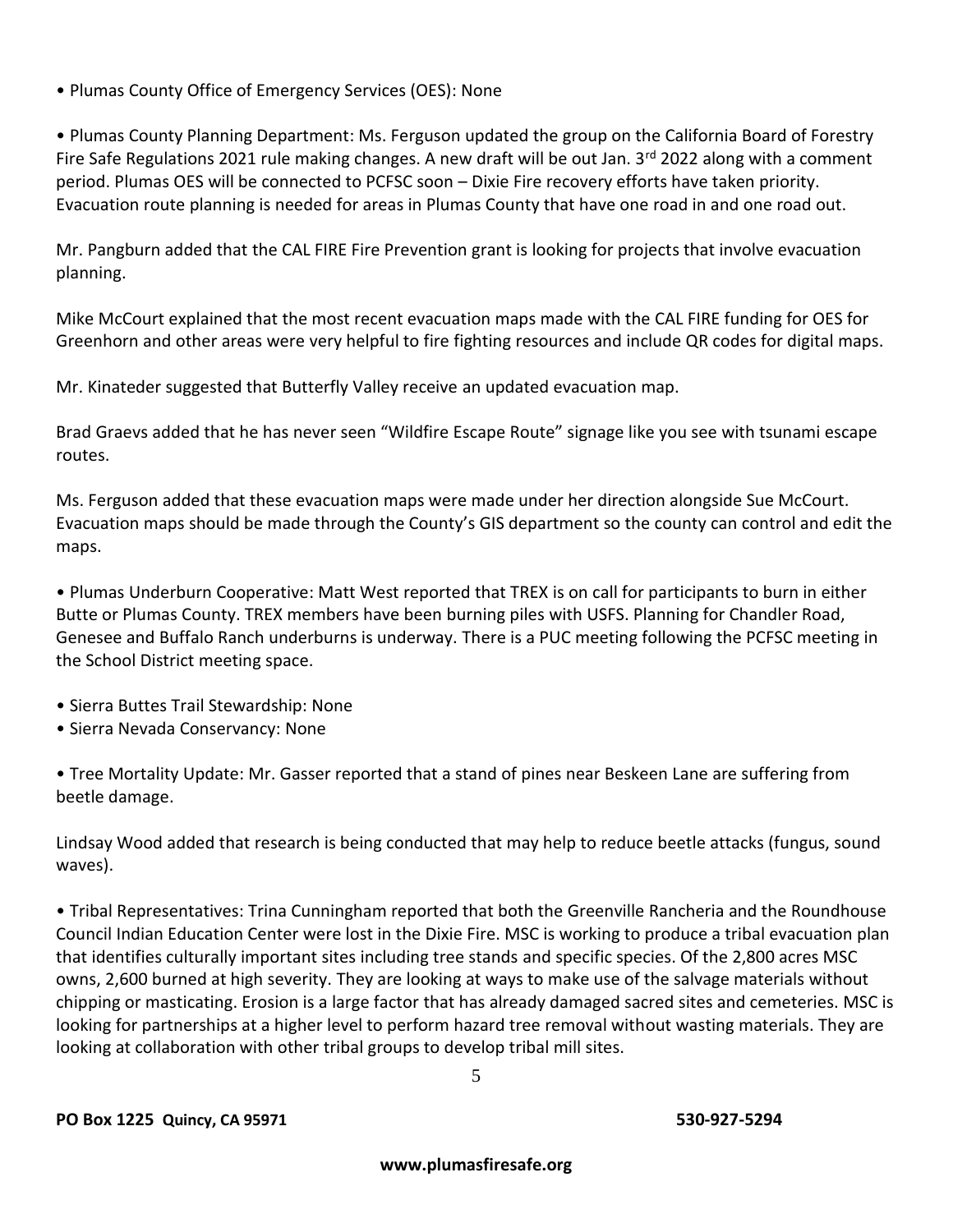• UC Cooperative Extension: Mr. Tompkins reported that through various partnerships (PCFSC, RCD, UCCE) an \$8 million plan has been made for post-fire fuels reduction and reforestation with a potential 1-2 million more from state and private resources. 1,300 acres of non-industrial private forest land have been identified. Plumas County has helped to submit an NOI for a FEMA Back 40 grant to remove hazardous dead trees from private forest land.

Mr. Smailes asked if the EFRT has a submission deadline. Mr. Tompkins answered that there is a submission deadline for the concept proposal, but not for landowners yet.

Mr. Smailes asked for a short summary of the EFRT concept proposal. Mr. Tompkins answered that this funding seeks to aid non-industrial private lands that suffered high and moderate fire damage and need hazard tree removal, site preparation and reforestation. Technical and financial assistance will be provided. For lands that suffered low to moderate severity fire, further fuels reduction may be necessary.

Mr. Hall added that there is a link on the RCD website that will direct people to a landowner assistance application (https://www.frrcd.org/landowner-assistance.html).

Mr. Smailes suggested that this project be heavily outreached.

Mr. Gasser asked if this project will be spread throughout the county. Mr. Tompkins answered that yes the work will be county-wide, but larger concentrations of work are preferred for greater impact.

Mr. Tompkins reported on research concerning California's Million Acre Shared Stewardship target between the USFS and CAL FIRE. Most prescribed fire is being conducted in annual grasslands/shrublands. Sierra forest environments are ranked 8<sup>th</sup> in prescribed fire treatments due to complexity. Mechanical treatments can help to reduce complexity.

Ms. Wood asked how landowners in the EFRT project will prioritized. Mr. Hall responded that fire severity, aspect and proximity to other landowners in the project will be the determining factors for initial prioritization.

• USFS Hazardous Fuels Reduction: Mr. Kinateder updated that USFS has been burning piles at Bucks Lake, but was unable to continue due to soil fragility. Burning at Little Grass Valley has been going well. Each burn has had a few PUC/TREX members. Plumas National Forest is trying to salvage some projects that have been heavily impacted by the Dixie Fire. The Mapes project is on hold due to both the Walker and Dixie Fire. Still moving forward with the Claremont project. There is a renewed interest in the WUI and USFS will be talking about how to include these areas in the planning process.

Chief Heinbockle asked if Plumas NF will receive increased federal funding. Mr. Kinateder answered that he has not seen anything solid.

Mr. Gasser asked if there is a new District Ranger for Mt. Hough. Mr. Kinateder answered that Joe Hoffman is the new DR. Joe Hoffman was on zoom and introduced himself.

6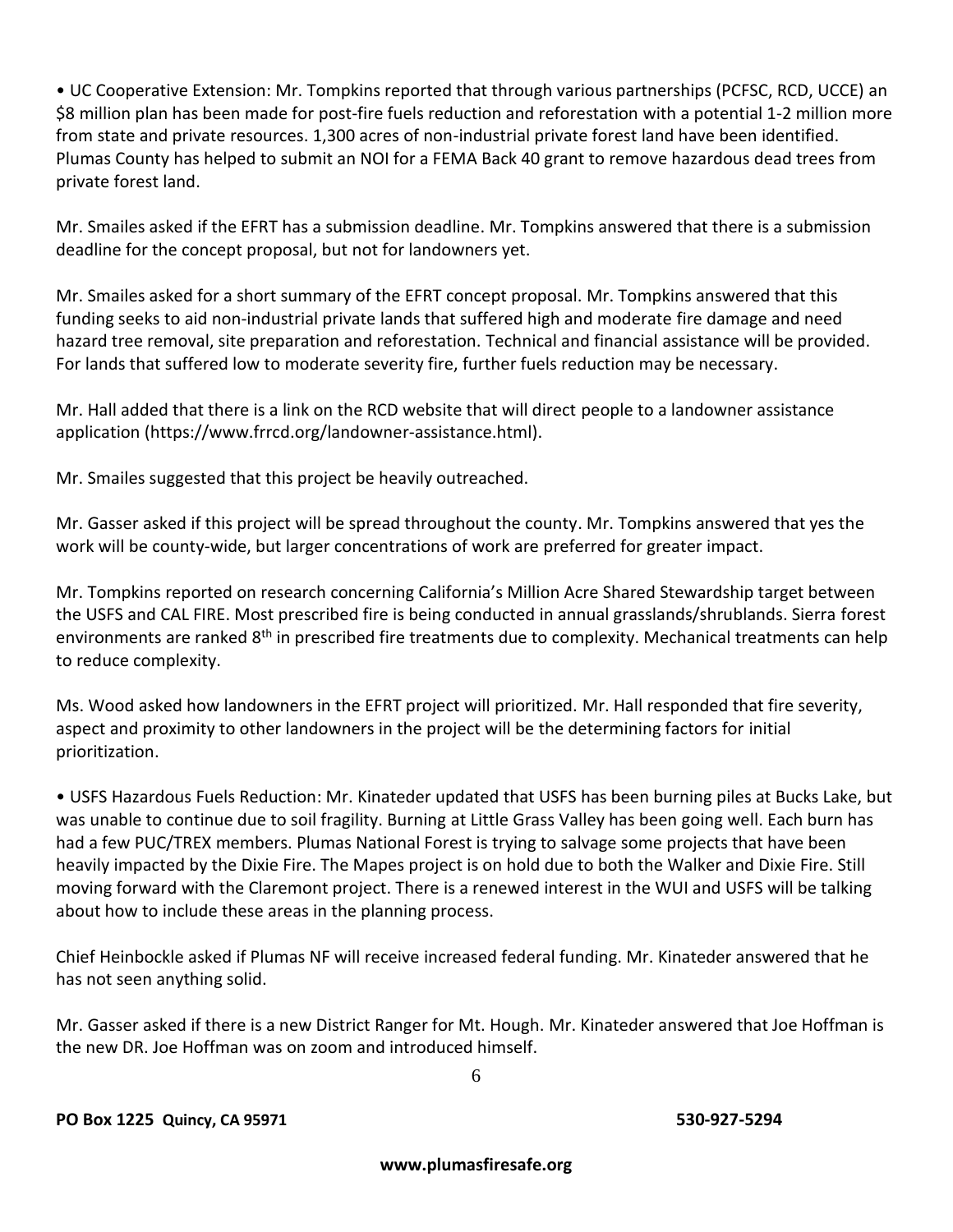Mr. Smailes added that legislators have alluded to appropriating increased funding to the northern California region.

Mr. Kinateder added that PG&E awarded PNF with \$1 million that was used to purchase equipment and fund fuels crews contracts to work forest-wide.

2. Status of Current Grants

• Senior Disabled Defensible Space – Mike McCourt reported that he has received more interest in the program than in previous years.

• Chipping Program: None

## • HFR Project Schedule

Mr. West reported that the Little Grass Valley project is complete and will be submitting a final report at the end of the year. Lakes Basin received rain but was able to continue work throughout November.

Ms. Hepner reported that the Dixie Valley project with USFS was impacted by the Dixie Fire. The treatment had been mastication. The area of the project that burned lost a number of structures. The final report addresses the limited effectiveness of mastication only projects.

Mr. Gasser asked why the project did not perform well. Ms. Hepner responded that mastication moderated the fire behavior to an extent, however, if suppression resources are not present to take advantage of the treatment the high levels of surface fuels contribute to high impacts.

Mr. Jacks asked if there was a way to ensure that masticated units are followed up with underburning? Ms. Hepner answered that these were private lands and it is up to the landowner take advantage of resources like PUC.

Ms. Hepner reported that the Plumas Collaborative Forest Health Project was impacted by the Dixie Fire and surplus grant funds will be used for reforestation. American Valley East mastication is complete and hand thin units have not been contracted. Mohawk Valley Planning is close to completion. The Greenhorn NEPA documents are close to finished and should be submitted soon. Plumas Disadvantaged communities including Quincy, Chester and Portola is moving forward with layout. Portola has been moved to another grant because of increased interested in American Valley and Chester. The Eastern Plumas WPP agreement was signed for \$6.4 million for 3,400 acres of private land treatment from Portola to C-Rd and Clio areas with 200 different participants. PCFSC has been selected to receive the CaFSC County Coordinators grant to hire new personnel.

Chief Heinbockle asked how projects can be effective if only singular landowners take advantage. Ms. Hepner explained that research supports that the most effective way to encourage private landowners to take part in mitigation is if their neighbors have done it. Which is why Fire Safe Council projects often return in phases. Comprehensive participation is most effective when Firewise Leads outreach to community members.